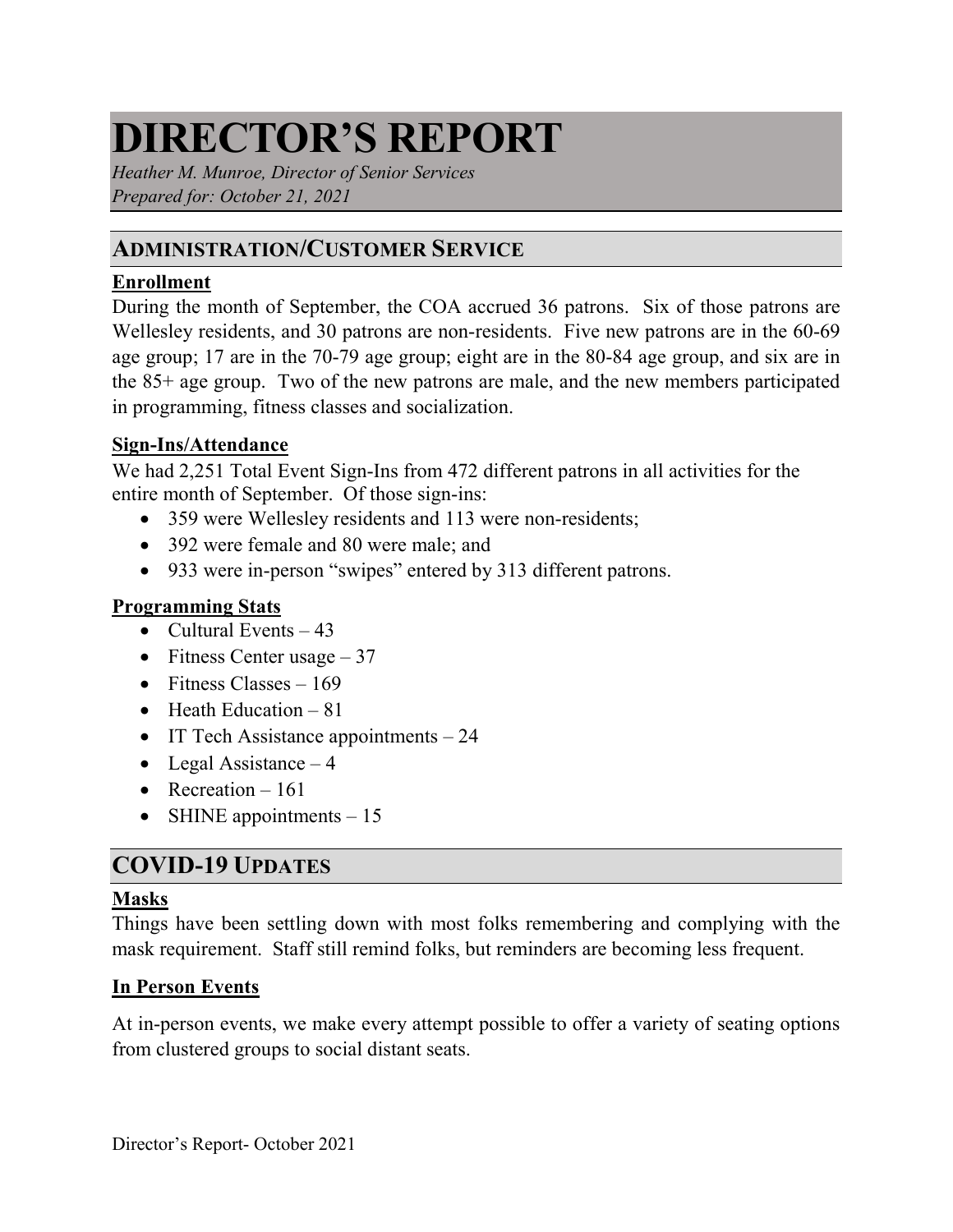## **FINANCES**

## **FY21**

## *Annual Town Report*

The FY21 attached and ready for approval. We have received and are in compliance with the guidance from the Executive Director and the Town on the FY21 ATR. The report is due the day after our meeting, on the  $22<sup>nd</sup>$ . Please let us know no later than our meeting, if there are any things that should be amended.

## **Attachment 1: FY21 ATR Report**

## **FY22**

*FY22 Gifts*

| <b>From</b>  | <b>Purpose</b>                     | <i><b>Amount</b></i> |
|--------------|------------------------------------|----------------------|
| <b>FWCOA</b> | Subsidized Lunch (September 2021)  | 256.00               |
| <b>FWCOA</b> | Subsidized Coffee (September 2021) | 364.89               |

\*Simon's Fund Free Lunch will be taken from the current balance in the remaining hot Meals Account funded by the Simons fund in the amount of \$1,100. This is a transfer and not a separate gift acceptance. No vote is required for this transfer.

## *FY22 – 1st Quarter Finance Update*

## *Operating Budget*

Our FY22 Operating budget is in good shape. With most of September's expenses accounted for, we have used about 26% of our budget, which puts us right on target for the first quarter. Non-routine expenses for the quarter included: \$260 for radio replacement in the bus; and \$150 for piano tune-up. Subtracting the October payroll payments brings our first quarter payroll expended to 25%, which is perfectly on target for the year.

## *Capital Budget*

In regards to capital, we have not yet touched FY22 or FY21 Carryforward.

For FY19 capital, we have expended just under \$500 for the shades in the conference room, and we have order the cabinet locks. The cabinet locks were the wrong size and needed to be reordered by FMD. We have ordered a few sound panels to try out in the Billiards area and have additional storage containers and possibly more sound panels to order.

For FY18 capital, we have purchased and we have received IPADS. The Town is still setting them up for us. The bill has been paid and this capital item is now complete.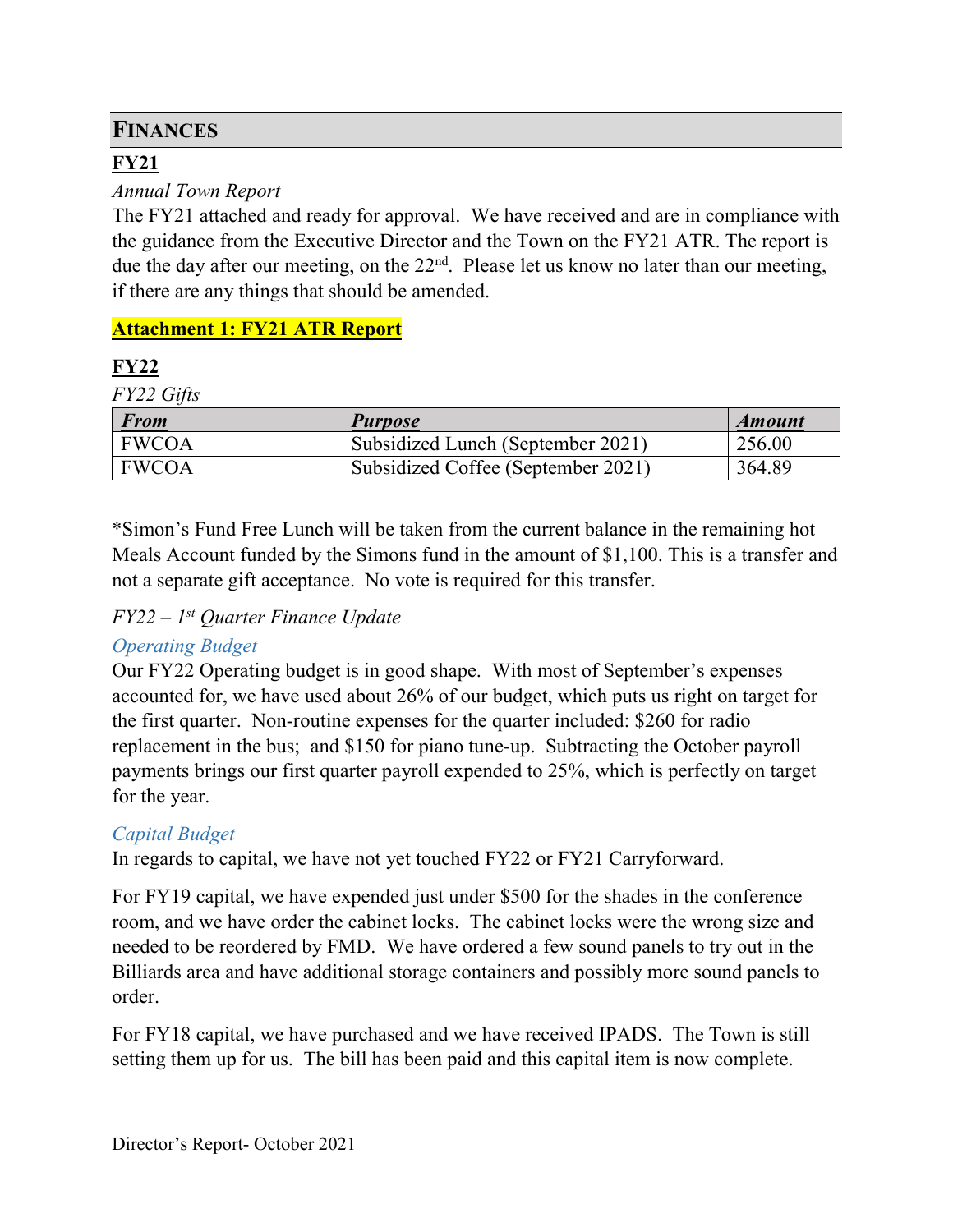## *FY21 Encumbrances*

At the end of FY21, we encumbered funds for certain purchases that were made in FY21 but had either not arrived or we had not received a bill for them by June  $30<sup>th</sup>$ . All of our outstanding bills have been paid for and we have \$219.08 to return to the Town.

## *Programming Budget*

The complete programming budget consists of funds from the Operating Budget, EOEA, a grant from Junior Wellesley Hills Women's League, and revolving funds. All in all, we have expended about 15% of our total programming budget for the fiscal year.

## *EOEA Budget*

FY21 EOEA funds have been put on hold for further expenditure for the time being in good faith to hold the funds that the Town often charges when a position is converted from part-time to full-time, as the Board voted a few meetings prior to support.

For FY22 EOEA, we have already allocated \$42,600 for salary offsets, leaving us with about \$18k of funds appropriated but not yet expended. Of the categories where we planned to spend funds, we have spent funding on: Events, Holidays, Social Programs; Activities & Additional Supplies; and Fitness Center Supplies. The first two of which are also accounted or in the programming budget.

## *Gifts Accounts*

**Coffee.** Our Coffee account covers the cost of coffee and coffee supplies. This account will often show as negative balance in between months. At the end of each month we send an invoice to the Friends to cover the cost of our coffee supplies for that prior month.

**Newspapers.** Our COA Subscription account covers the cost of five newspaper subscriptions annually, including: New York Times, USA Today, Townsman; Boston Globe; and the Wall Street Journal. The Friends have given us a check to cover all of these subscriptions for FY22. The only one that is not paid for in full is New York Times, which the Town's credit card gets charged monthly.

**Lunch.** The Lunch Subsidy program is where the funds from the Friends go for lunch subsidies and free lunch. This account will usually show a zero balance. Once the "gift" is approved by the Board, it is directly transferred to our Revolving Fund where lunch expenses are paid for.

**Hot Meals.** The Hot Meals Program has a balance after the merge of that program into our lunch time meals. We will continue to work with the Friends to draw down that fund by first paying for free lunches from there before requesting more funds on a monthly basis from the Simons fund.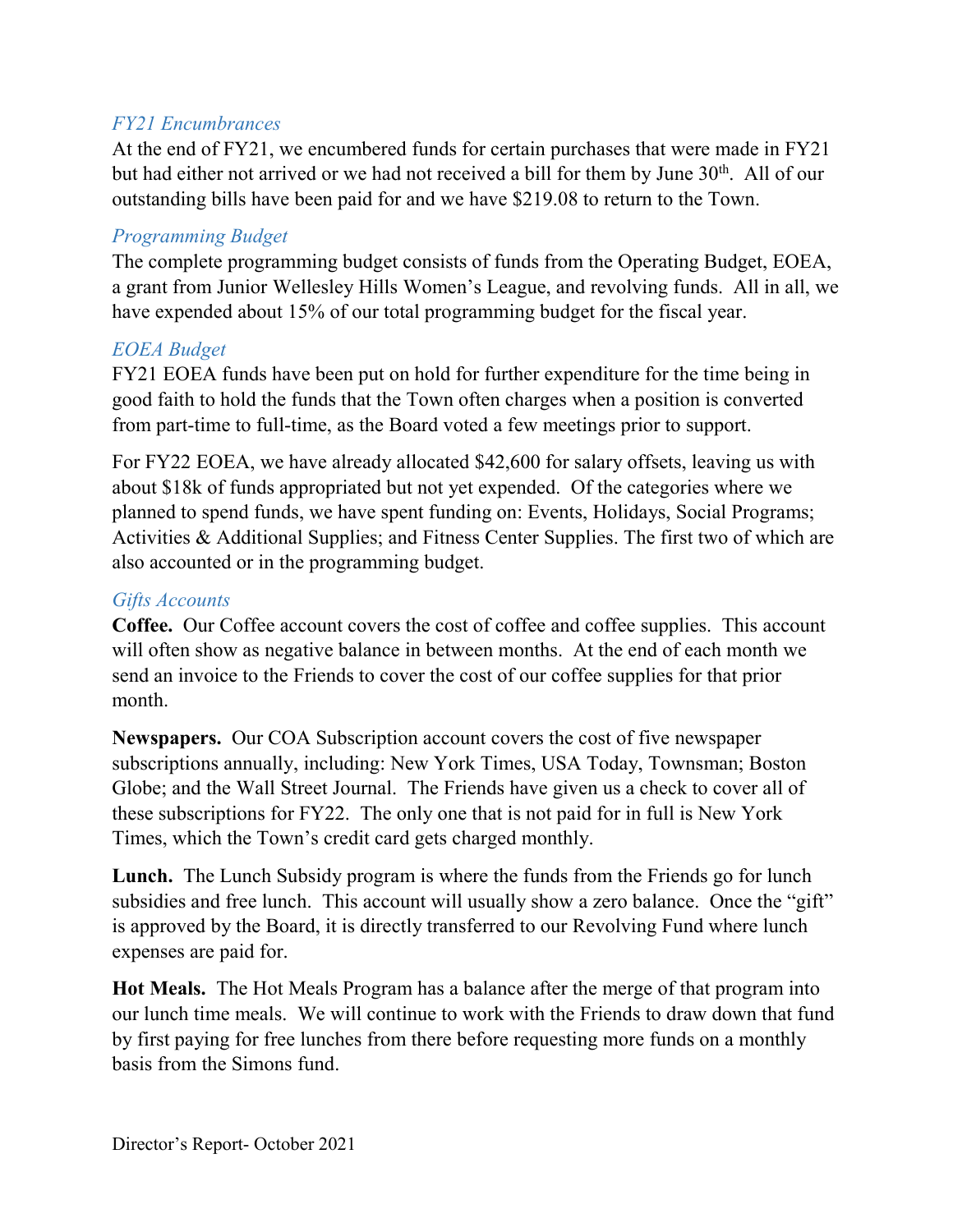**Client Assistance.** Thus far this year, we have only expended \$72 from the client assistance fund for scholarship assistance for fitness classes. The balance that remains is \$4,789.

**General Gift.** The funds that we received as a grant from the New Era Fund have been transferred to the General Gift Account where they will be expended directly for the Fitness Center. A purchase order for the items from Amazon and from Precision Fitness have already been acquired and the purchases are now pending delivery. This account will merely be a pass through for these funds.

**Marketing.** COA Marketing Account. We would like to be allowed to charge the periodic cost of staff name tags, signature lines, and business cards to this line. We have preliminary included \$35 worth of such expenses. We expect to spend no more than \$150 annually for these purposes, assuming low staff turnover.

#### **Attachment 2: FY22 1st Quarter Finance Report**

#### **OPERATIONS**

#### **Reopening Plan – November/December**

We are planning to replicate much of our scheduling that we currently have for November/December. We will propose to the Friends the addition of lunch to Thursdays, and rely on data and numbers to try some more/different in-person exercise classes.

#### **PERSONNEL**

#### **Student Intern**

Sonali has remained with us after the summer as a student intern. She is funded through the Youth Commission. She will be with us one to two afternoons a week. The staff is very excited to have her. We are very lucky to have her.

## **POLICIES**

#### **Newsletter Inside Cover**

No update at this time.

#### **PROGRAMMING**

#### **Attendance in September**

To date, we have had a total of 510 participants for our programming in September. In the entire month of August we had 385, and in July we had 419. Our in-person classes were very successful in September. Both Fit for Life and Line Dancing frequently hit their max class sizes. Our groups and art classes had decent attendance as well. Our movies continue to have decent attendance, depending on the movie shown, with attendance for the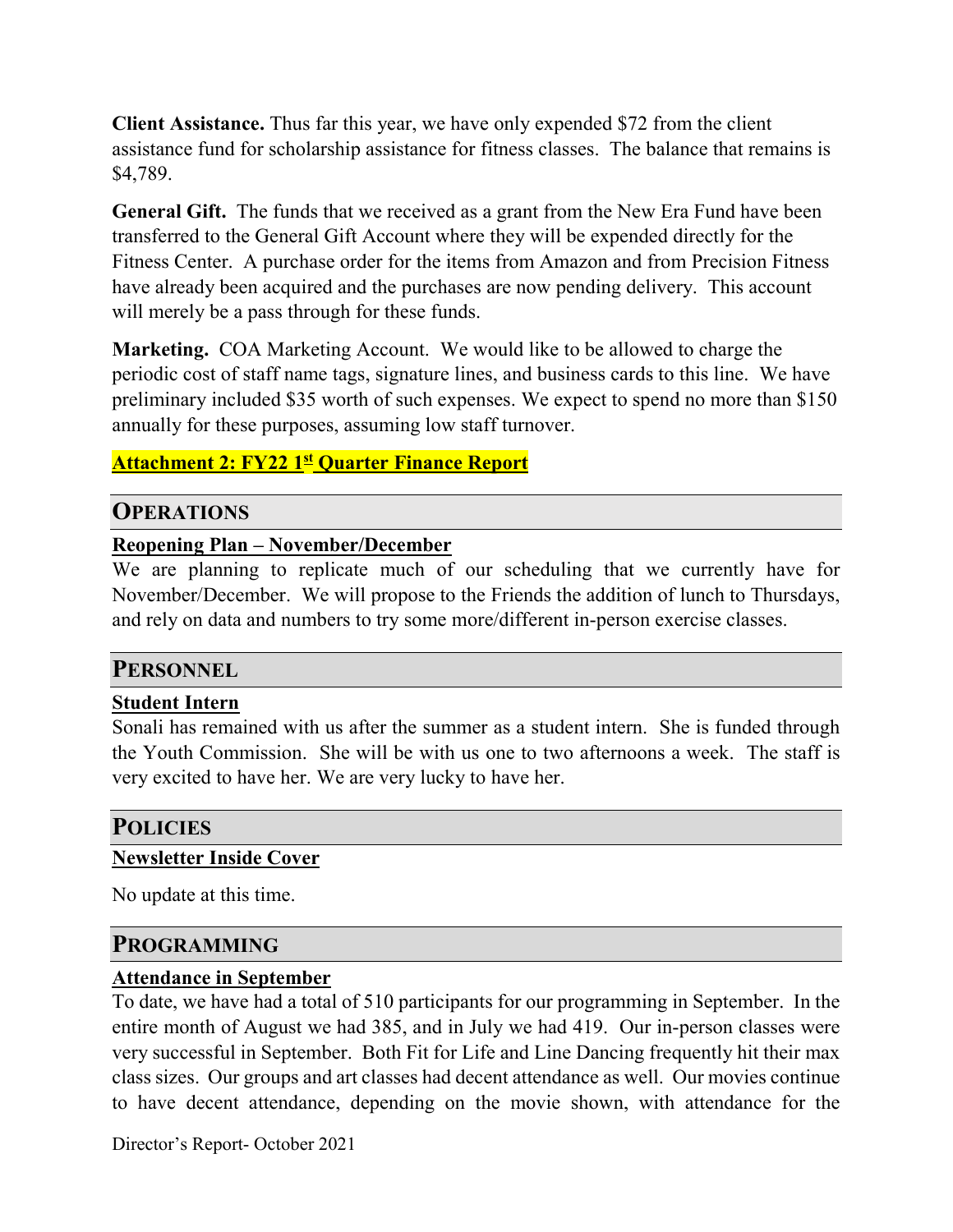consecutive weeks in September of: 10, 19, 10, and 14. Other in-person programs for September have had the following: Harvest Fest Social (29); Introduction to Vintage Car Racing (14); Caption Call Presentation (4); The Golden Age of Music: Dean Martin (33).

## **Lunch Program**

From the time we started in person lunches mixed with the Hot Meal Delivery Program in May until the end of September where both programs were merged, we have an increase in meals provided and a decrease in the number of deliveries being made.



Over the past several months, we have seen an overall decline in the number of free meals per month, recognizing that the Hot Meal Program became part of the lunch program in September and not all patrons opted to continue to participate.

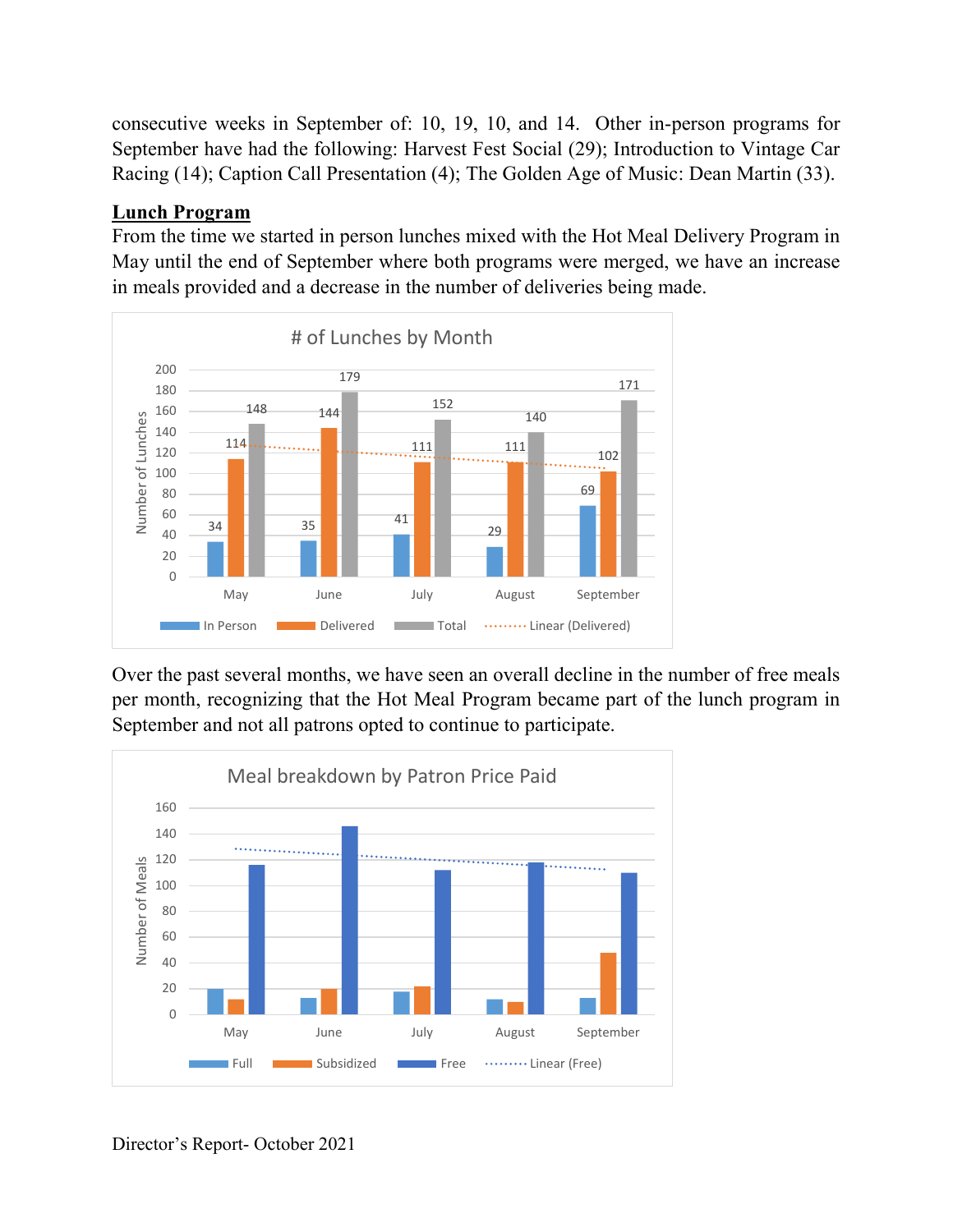#### **October Events**

#### *Wonderful Wellesley Weekend*

The Board participated in Wonderful Wellesley Weekend at both the Open House and the Parade. At the Open House, they had around 12 visitors.

#### *Welcome Wednesday*

We advertised this event through the Townwide newsblasts, the Library, the Rec Department, our facebook page, and our own Newsblasts. Overall the event was successful and we had just under 20 visitors, with at least five new patrons.

#### **Upcoming Outreach**

#### *Game Tournaments*

We are working with an idea of running tournaments for certain games, one per newsletter cycle, in order to try to bring in more interest and make more connections amongst our participants for particular games. We are working on collaborating with the Friends in order to provide prizes. We are also working with folks from each of the game groups to help us organize and design the tournaments.

#### *Participant Info*

We have updated our participant info forms and started asking patrons to update their information for us in exchange for water bottles. Our Intern, Sonali, has also started reaching out to folks whose information in our systems is incomplete.

#### *Housing*

We have prepared new welcome packets for the Housing Authority to add as part of their welcome packet to senior residents in their communities. We are also working on finding ways to do direct outreach to all addresses with senior residents in the housing authority properties, starting first with a mailing and then following up over the next year with a bimonthly meet and greet on each of the sites with Kate, the Director/Assistant Director, and the bus driver.

## **SOCIAL WORK/OUTREACH**

#### **Financial Assistance**

As the cold weather season approaches, LIHEAP (Low Income Home Energy Assistance Program) Applications for Fuel Assistance sent out and new requests for completing these have come in requesting assistance. Recent Almira Simons requests have included payment towards emergency dental work. These grants are offered to residents when no other financial supports are available to them.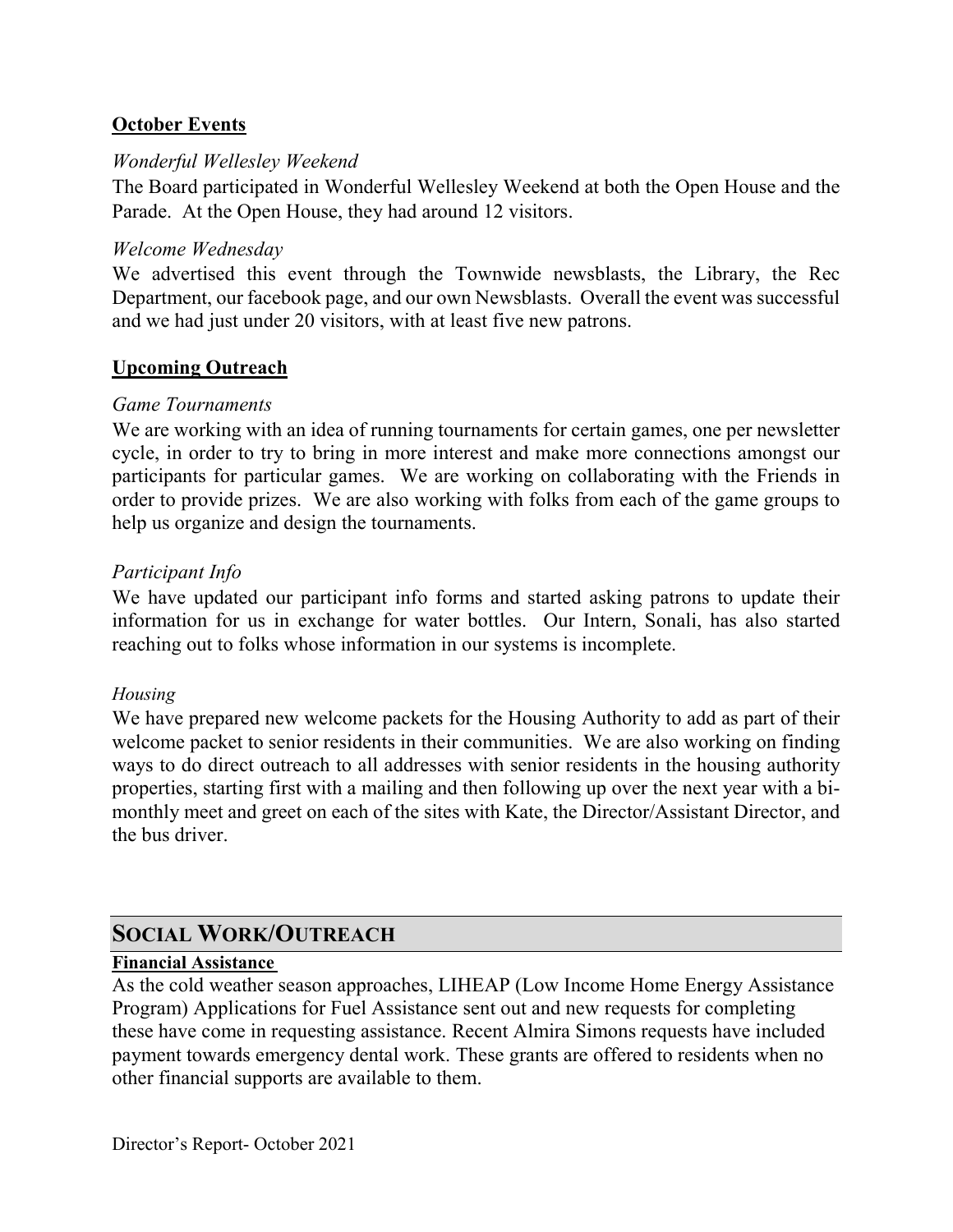#### **Healthy Aging Programming**

In person, topic based discussion groups continue to be a successful programming opportunity that has brought in new residents not otherwise known to the COA outreach program. On October  $1<sup>st</sup>$ , the "BBQ with the Blue" social event was a huge success with 47 seniors in attendance. Kate will continue working with the Wellesley Health Department to re-establish the "Keep Well Clinics" offered weekly at four local subsidized Housing locations in town.

#### **Themes**

Lack of housing options is a significant problem for seniors who are looking to move into more affordable apartments or downsize and stay in Wellesley. Calls that come in for discussions on Housing are broad and there are large gaps in what is available for different income brackets and health conditions. Lack of mid-price housing is a concern for seniors in Town and will remain so over time as the community ages. In addition, lack of adequate mental health services is another common concern seniors are facing, with many going undiagnosed or untreated.

## **TRANSPORTATION**

In September the Food Pantry switched back to in-person appointments, and 13 households were transported to and from the Food Pantry. Our driver, Rick, did a fantastic job working with the Food Pantry and COA Volunteer, Michelle Fang, to make sure the transition to in-person appointments went smoothly. Our bus drivers have also been assisting with errands, lunch deliveries, office work, cleaning the bus, and patio maintenance when not completing trips. The bus is working smoothly, but needed its radio replaced last month.

In September, we saw a large increase in the number of trips from 117 to 185, despite seeing a very slight decrease in the number of operational days, which went from 19 to 18 days. The number of riders increased from the previous month from 24 to 37 people, and the number of unique destinations remained the same at 13 locations.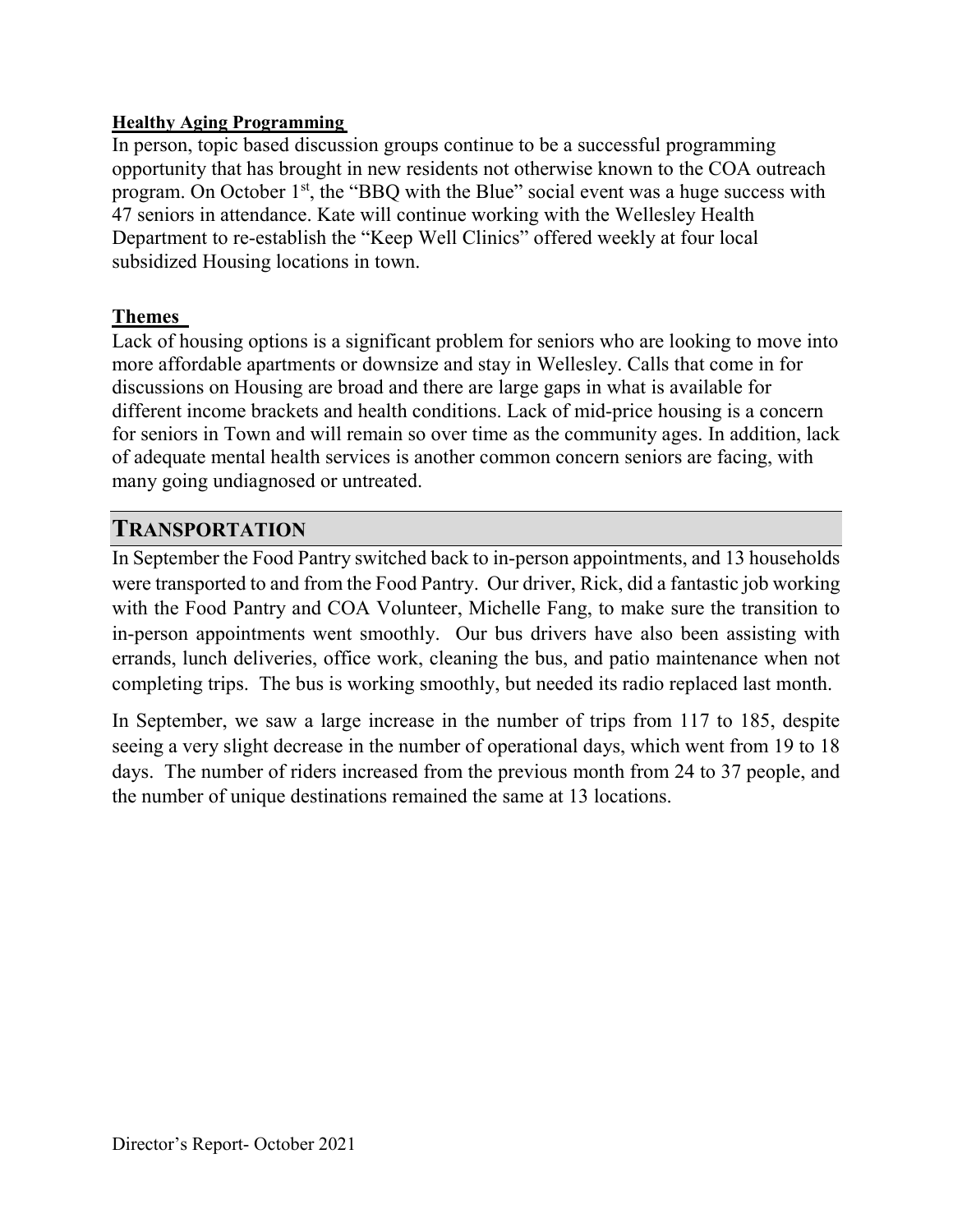



| <b>Destination</b>                      | <b>Address</b>             |
|-----------------------------------------|----------------------------|
| Salon                                   | 139 Linden St              |
| Beth Israel Deaconess Hospital          | 148 Chestnut St, Needham   |
| <b>Wellesley Family Care Associates</b> | 173 Worcester St           |
| Roche Brothers                          | 184 Linden St              |
| <b>CVS</b>                              | 188 Linden St              |
| NWH Dr                                  | 2000 Washington St, Newton |
| <b>NWH</b>                              | 2014 Washington St, Newton |

Director's Report- October 2021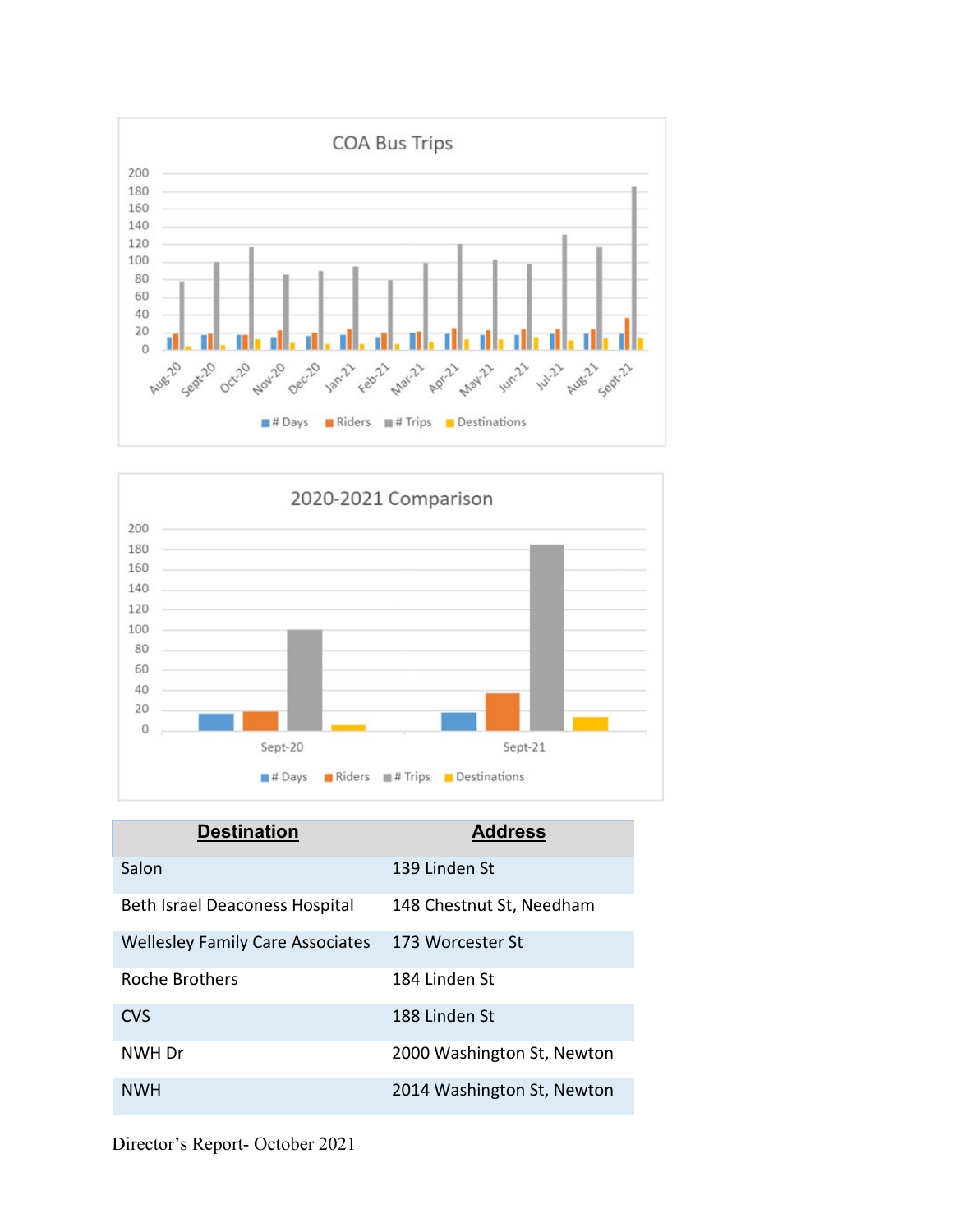| <b>Rebound Physical Therapy</b> | 203 Oak St, Natick |
|---------------------------------|--------------------|
| <b>Food Pantry</b>              | 207 Washington St  |
| <b>HVMA Clinic</b>              | 230 Worcester St   |
| <b>Whole Foods</b>              | 442 Washington St  |
| <b>Tolles Parsons Center</b>    | 500 Washington St  |
| Dr. Offices                     | 65 Walnut St       |

## **VOLUNTEER**

The addition of the Front Door Greeter volunteer position has been going well. There are currently nine volunteers assigned to at least one morning or afternoon shift. All volunteers have been trained and are adapting the rhythms of their shift(s). While there are ebbs and flows in activity depending on the day, this role creates a welcoming presence and guide to participants and visitors, as well as a resource for the smooth operation of the department. As this role develops, we are looking to engage the volunteers in additional office support when possible. Monthly check-in meetings with the Greeters started on October 14th as a way to engage and gain important feedback from the volunteers.

Volunteer engagement for the Lunch Program, Phone Pal Program, Library, and Community Bears is going well. It is great to be able to offer these volunteer opportunities for meaningful connections. We hear from people interested in volunteering, both young and old, on a regular basis. Prospective volunteers with a special interest or talent are referred to our Activities team. Additionally, we maintain a database of prospective volunteers who we can reach out to when future opportunities arise.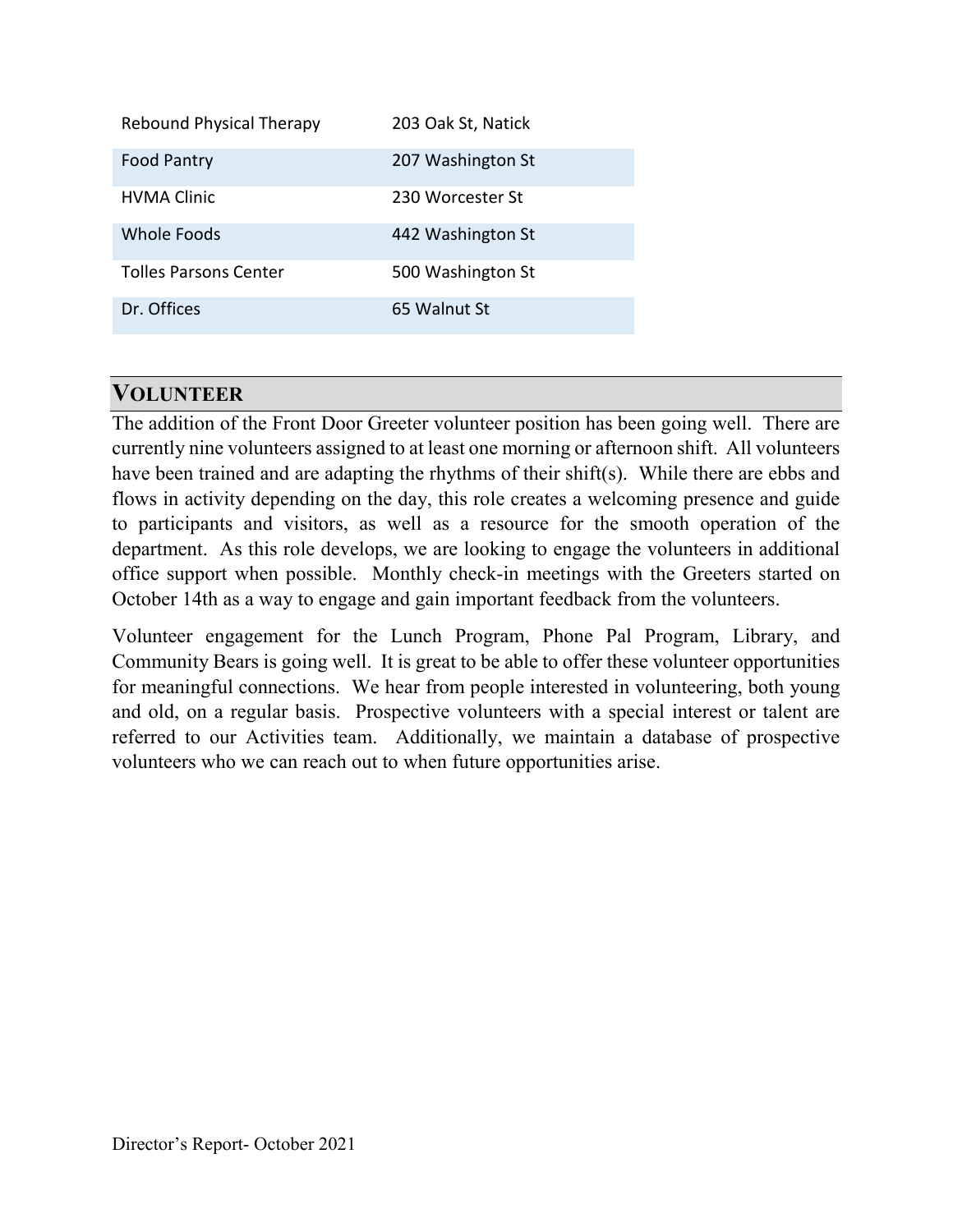#### **COUNCIL ON AGING**

The Wellesley Council on Aging (COA) has provided Wellesley's older residents with programs, resources and support in response to diverse interests and needs for over 40 years. The number of older adults in the country, state, and Wellesley continues to increase. According to the 2021 Town Census, more than 6,596 of Wellesley's 29,550 residents are over the age of 60, which is 22% of the Town's population.

#### **Personnel**

During the past year, the COA finished its complimentary of staff and completed the year fully staffed. We experienced turnover in a part-time position and filled our Assistant Director position.

#### **Outreach & Support Services**

The Health & Social Services Administrator (Social Worker) for the Council on Aging provides residents with information and access to resources on healthy aging. Examples of themes in the social worker role may include topics such as: planning for changing needs; downsizing and exploration of housing options; making connections to various resources or public benefits; and accessing medical support or in-home care. Consultations are available to residents by appointment and were successfully implemented predominantly via zoom or telephone.

Direct outreach and Social Services were provided to residents and their family members under age 60 such as adult children calling with concerns about elderly parents. The Social Worker launched inperson support groups that proved beneficial to patrons looking for meaningful, in-person interactions. The Social Worker also continued to assist with connecting isolated, lonely residents with weekly telephone calls from trained volunteers (Phone Pal Program) and connecting seniors approximately 30 low-income seniors in need of additional nutrition to the Hot Meal Delivery Program weekly.

The social worker collaborates with other Town departments and local agencies to ensure that Wellesley seniors have the necessary advocacy and services to help improve or maintain a safe quality of life. When required, the social worker will act as a mandated reporter for the Commonwealth to report high-level risk or concerns related to seniors living in the community setting. Multiple departments work collaboratively to address concerns before emergencies take place. Wellesley is fortunate to have a low incidence of these protective services reports.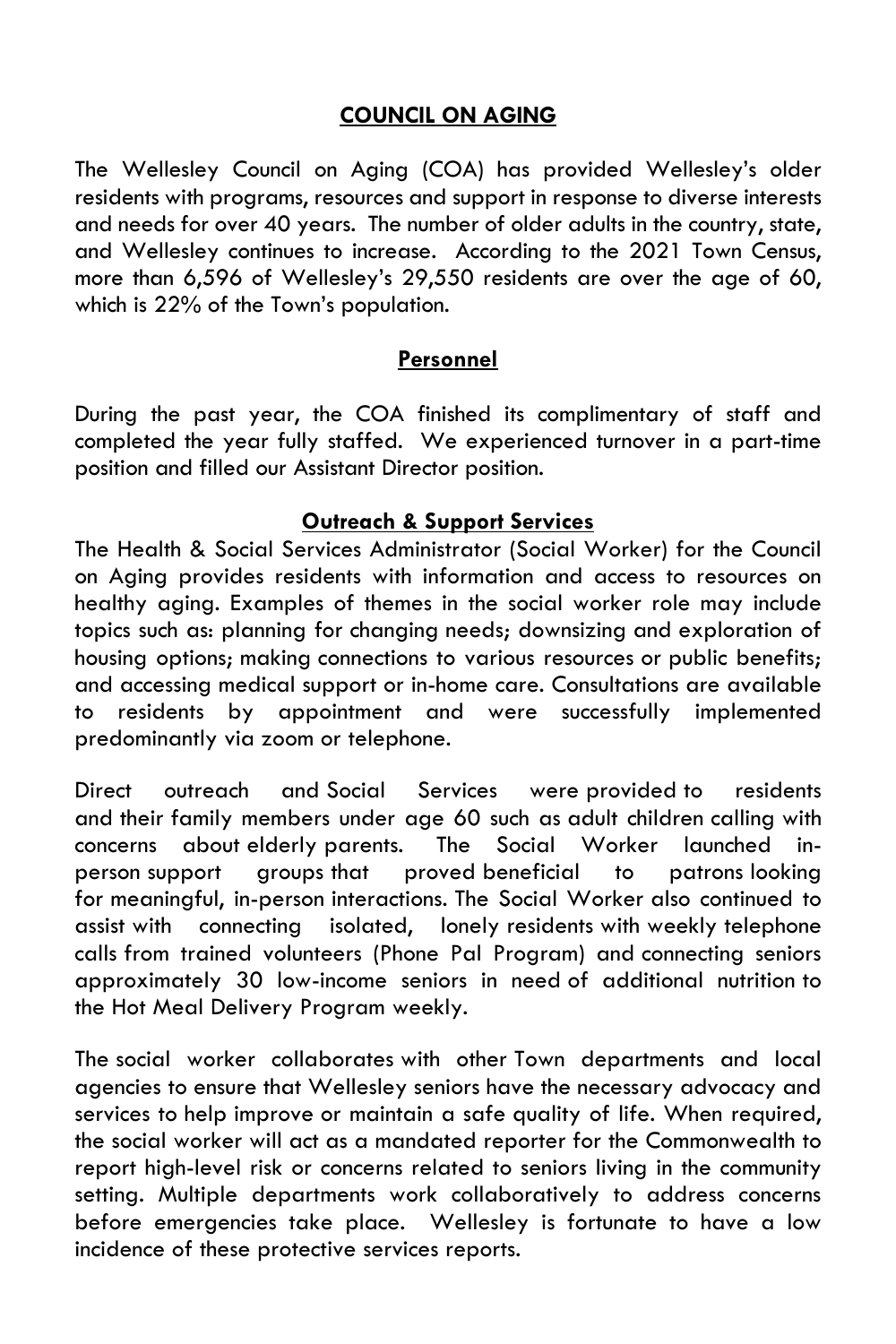The social worker administers the Senior Work-Off Property Tax Relief Program, which allows volunteer work done by qualifying seniors in exchange for property tax relief. During the past year, the Senior Work-Off Program had four active households volunteer time to support the Town at the rate of \$12/hour (minimum wage) for a maximum benefit of \$1,500 off individual annual property taxes. Work-off volunteers provided 378 hours of work, which is a \$4,536 credit towards real estate taxes for the last fiscal year. Work-Off volunteers are placed with the COA, Library, Town Hall, and RDF.

#### **Programs & Activities**

The Council on Aging continued to offer a wide assortment of educational, fitness, recreational and social opportunities via Zoom. Each week, seniors could participate in up to 18 remote exercise classes as well as a wide variety of lectures and presentations. In partnering with Wellesley Media, some of these presentations were filmed for public television and broadcast (four times a week) for those seniors who do not use technology. We continued to see great attendance for our online classes, virtual tours, photography trips, online discussion groups, craft and art workshops, book groups, music classes, and lecture series. Some of these were series that focused on Literature and Culture and often found 60 – 100 seniors Zooming from their homes. More seniors became comfortable using technology as a way to participate and we saw an increase at each bimonthly registration. This year we doubled our Regis College MSOT (Masters in Occupational Therapy) Program, adding four graduate students leading and co-leading groups for us online. The Wellesley COA continues to produce a 15-page bimonthly newsletter and weekly email blast that details the many activities available and services offered.

The COA offers a wide assortment of programs that contribute to the overall health of Wellesley seniors. There are fitness, social, recreational, and educational opportunities including health clinics and screenings as well as a variety of classes and speakers. During COVID, we transitioned exclusively to online programs and activities until April of 2021. The COA's online programs reached a broader audience and had higher attendance rates than we had seen in the in-person programs of the past. The COA continued to produce and provide content for Wellesley Media. The COA opened the fitness center by appointment in the Fall and was able to serve 30 households a week. AARP Tax Preparations were done in-person with safety measures in place in early 2021.

In the Spring, the COA added in-person programming. In-person movies were added allowing up to five participants per showing, with two showings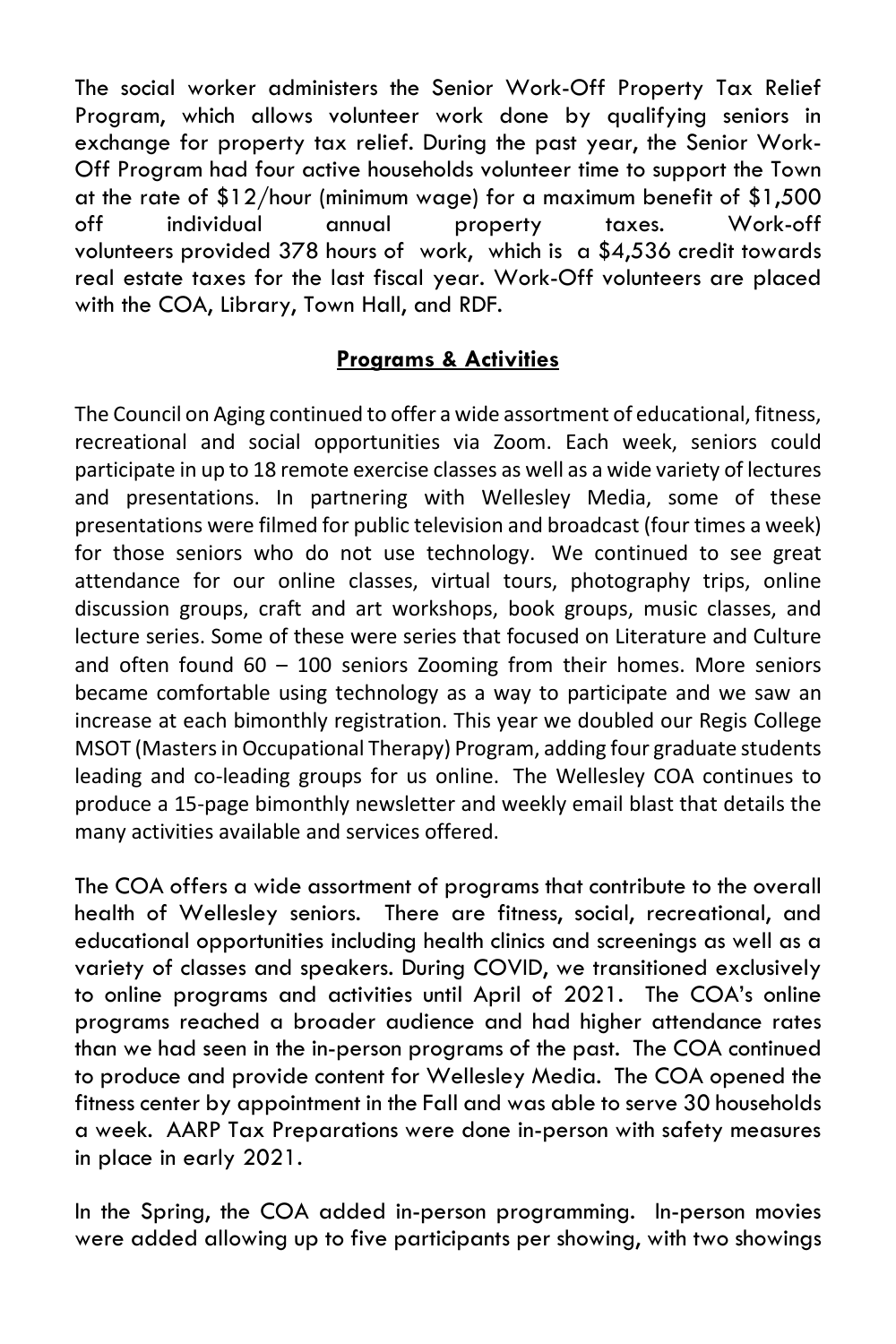a week. Lunch returned and was held on the patio starting in May. The COA partnered with several local restaurants and worked closely with the Friends of the Wellesley COA (FWCOA) to sponsor the program and allow for a tiered-cost option for seniors. For the first time in history, this allowed seniors who could afford to pay the full price to do so, seniors who wished to opt in to the reduced price, and seniors who were in need of financial assistance to be provided the lunch at no cost. One of the best benefits of this modification is that all payment was handled in advance and all financial information was kept confidential.

#### **Transportation**

At the COA, our bus operates every Monday to Friday starting at 8:45AM with the last pickup at 3:30PM. Our bus was operational for over 200 days, providing over 1,100 trips to 254 riders. Since switching the dispatching process from in-house to the MetroWest Regional Transit Authority (MWRTA), the COA has been able to maintain a solid relationship with MWRTA while maintaining the same level of care with riders. Due to the pandemic, ridership guidelines have been continuously evolving, but we were able to allow our bus to handle full ridership capacity at the beginning of June, allowing for 12 riders at once. However, masks are still required during all trips. Our Volunteer Driver Program (VDP) has been on hold due to the pandemic, but the COA has been able to find additional resources through MWRTA to help Wellesley seniors that require rides outside the scope of our normal transportation operations. Those programs include MWRTA's CatchConnect program as well as their Hospital Shuttle Program. We are continuing to monitor pandemic guidelines as we work to launch the VDP again.

#### **Volunteerism**

During the past year, we had about 100 volunteers contribute 2,281 hours across a number of COA programs. Highlights include virtual and in-person tech support, lunch assistance, meal delivery, music, program instruction, foreign language translation, participation in our Phone Pal Program, vaccination appointment assistance, and coordination with the Food Pantry for home deliveries.

Volunteers were extremely flexible with evolving volunteer opportunities, which depended on available pandemic guidelines at the time. In February, the volunteers that assisted with vaccination appointments were rapidly on boarded and trained, and they were able to assist almost 500 households with obtaining vaccination appointments or check-in follow-up phone calls after receiving their vaccine doses. We are truly grateful to the volunteers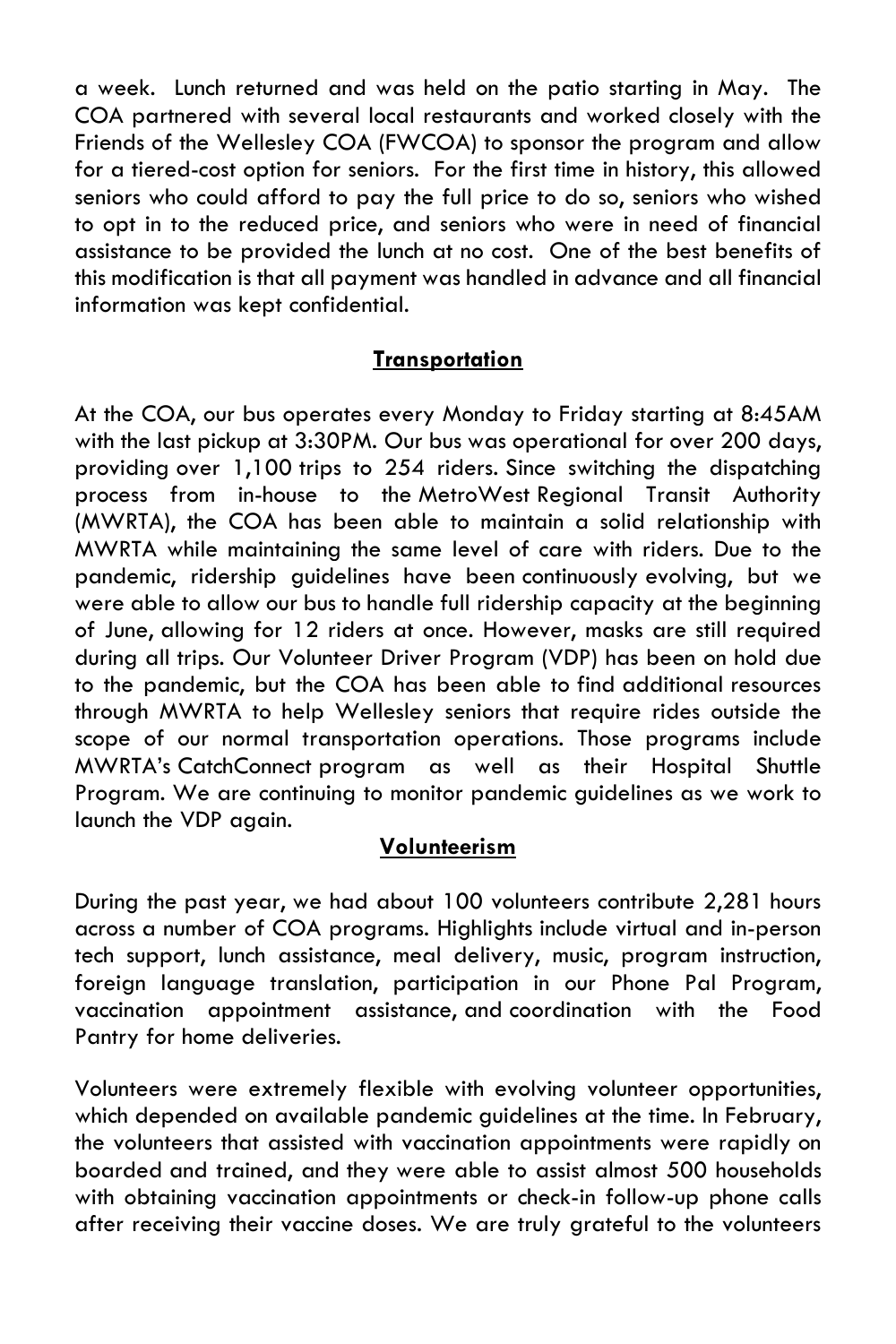that provided this assistance. We are also grateful to the volunteers that opted to return to the COA to volunteer in-person as guidelines allowed.

#### **Council on Aging Board Members**

Marlene Allen, Chair Tony Parker, Vice Chair Susan Rosefsky, Secretary Tori DeFazio Lori Ferrante Bob Ferrell Dianne Sullivan Kathy Trumbull Kathleen Vogel Tina Wang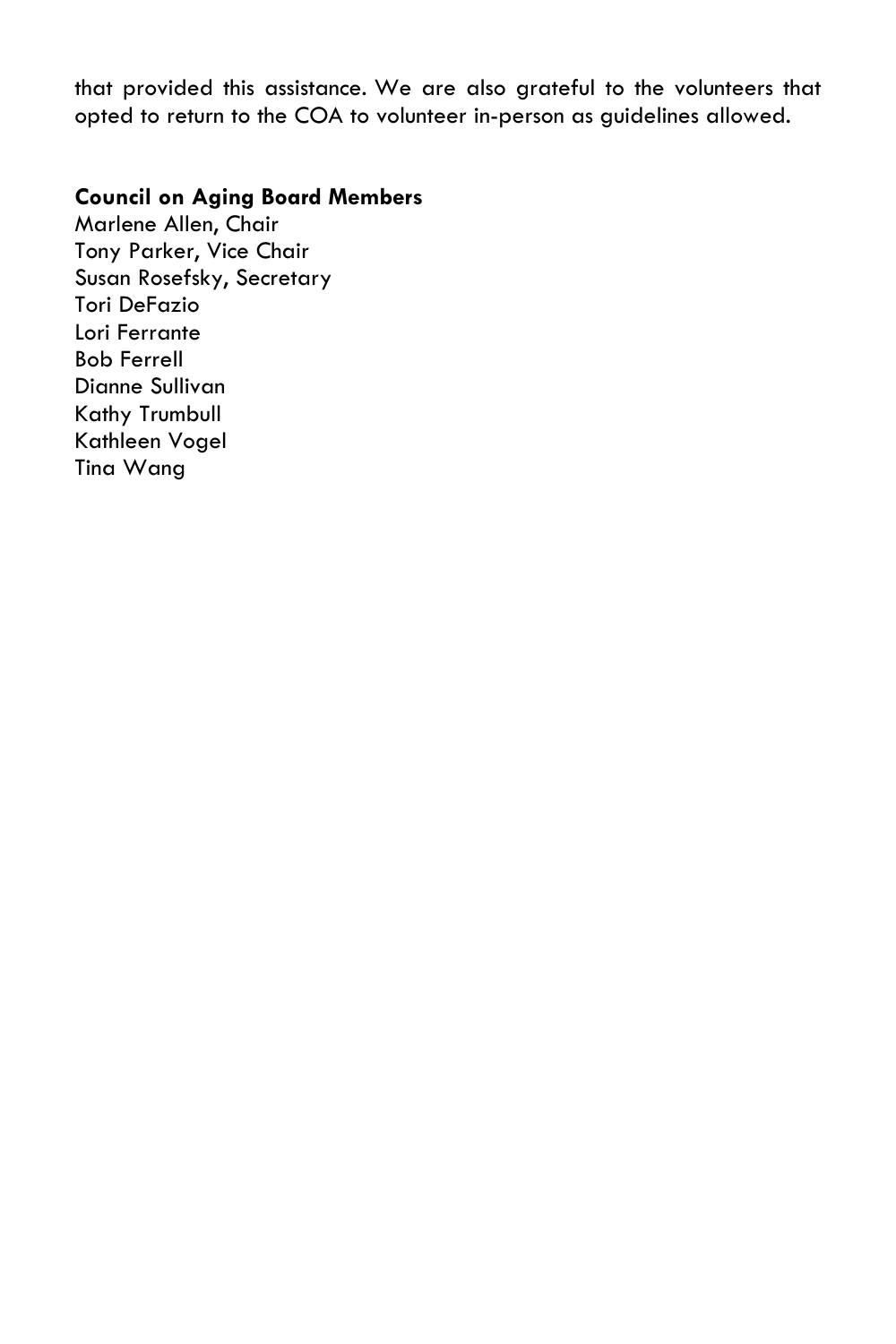## **COA FY22 Operating Budget Summary**

| Funds Allocated S | 482.595.00 | Includes: \$42,600 EOEA & \$10K Eastern Development (in<br>salaries) |
|-------------------|------------|----------------------------------------------------------------------|
| Expended \$       | 124,696.00 |                                                                      |
| Current Balance S | 356.596.04 |                                                                      |

**Percentage Used**

*26%*

| Account         | Name                                       | <b>Funding</b> | <b>Amount Expended</b>   | <b>Current Balance</b> | <b>Notes</b>                       |
|-----------------|--------------------------------------------|----------------|--------------------------|------------------------|------------------------------------|
|                 |                                            |                |                          |                        | Includes EOEA Offset (\$42.6k) &   |
| 01541100-000000 | <b>Salaries</b>                            | 403,405        | 112,296                  | 291,109                | Eastern Development (\$10k)        |
| 01541200-524020 | <b>Vehicle Maintenance</b>                 | 5,500          | 260                      | 5,240                  |                                    |
| 01541200-524030 | <b>Equipment Maintenance</b>               | 1,000          | $\overline{\phantom{a}}$ | 1,000                  |                                    |
| 01541200-524050 | <b>Computer Equipment</b>                  | 2,000          | ٠                        | 2,000                  |                                    |
| 01541200-530500 | <b>Training &amp; Development</b>          | 4,000          | 368                      | 3,632                  |                                    |
| 01541200-530900 | <b>Other Professional Services</b>         | 2,150          | 200                      | 1,950                  |                                    |
| 01541200-534010 | Postage                                    | 1,500          | ٠                        | 1,500                  |                                    |
| 01541200-534020 | <b>Telephone</b>                           | 4,300          | 473                      | 3,827                  |                                    |
| 01541200-534040 | <b>Printing &amp; Mailing (Newsletter)</b> | 9,190          | 3,216                    | 5,974                  |                                    |
|                 |                                            |                |                          |                        | Will go over by about \$60 for one |
|                 |                                            |                |                          |                        | extra month of Cable before swap   |
| 01541200-534055 | Cable & Internet                           | 1,000          | 293                      | 707                    | to Hulu Live exclusively           |
| 01541200-534060 | Photocopying                               | 2,400          | 188                      | 2,212                  |                                    |
| 01541200-534080 | Software Licenses                          | 5,750          | 3,650                    | 2,100                  |                                    |
| 01541200-541010 | Gasoline                                   | 6,000          | 109                      | 5,891                  |                                    |
| 01541200-542010 | <b>Office Supplies</b>                     | 3,700          | 342                      | 3,358                  |                                    |
|                 | <b>Equipment Maintenance/Repair</b>        |                |                          |                        |                                    |
| 01541200-543040 | <b>Supplies</b>                            | 5,000          | 150                      | 4,850                  |                                    |
| 01541200-557010 | <b>Programs &amp; Activities</b>           | 19,000         | 3,150                    | 15,850                 |                                    |
| 01541200-571010 | <b>Travel - Mileage</b>                    | 1,800          | $\overline{1}$           | 1,799                  |                                    |
| 01541200-571110 | <b>Conferences/Meetings Administrators</b> | 1,800          | $\overline{\phantom{a}}$ | 1,800                  |                                    |
| 01541200-573010 | <b>Dues-Administrators</b>                 | 1,700          | 1,303                    | 397                    |                                    |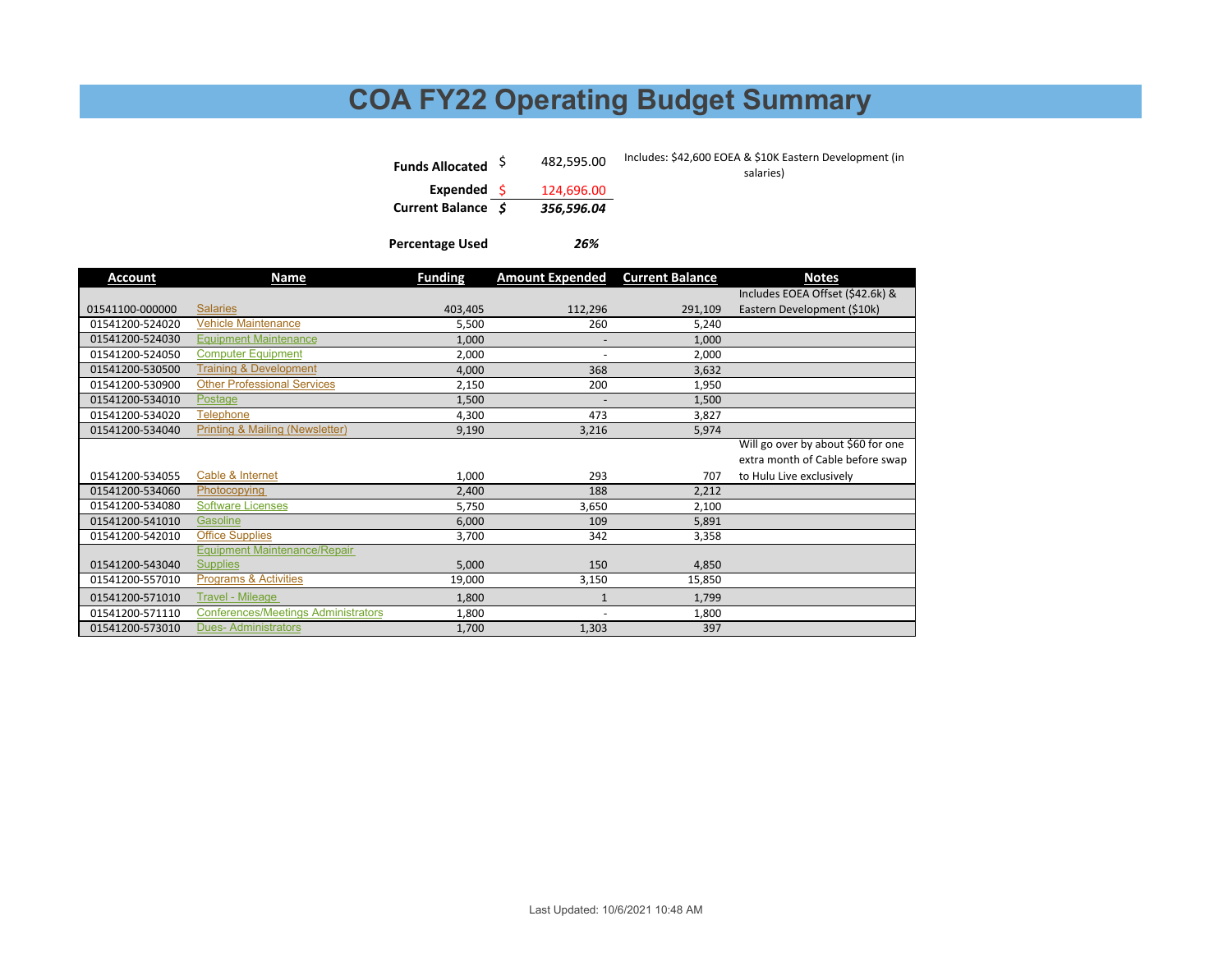## **Summary of Program & Activities Team Budget**

| <b>Funding Source</b>                          | <b>Source</b>               |              | <b>Starting Balance Current Balance % Expended</b> |     |
|------------------------------------------------|-----------------------------|--------------|----------------------------------------------------|-----|
| Programs & Activities (Day)                    | Tax Funds (Operating)       | 19,000       | 15,560                                             | 18% |
| <b>PILOT Programs</b>                          | <b>Revolving Funds</b>      | 10,000       | 8,700                                              | 13% |
| <b>Evening Programs</b>                        | <b>JWL</b>                  | 3,962        | 3,567                                              | 10% |
| <b>Wellesley Media Programs</b><br><b>EOEA</b> |                             | 5,000        | 5,000                                              | 0%  |
| Events/Holidays/Social Programs EOEA           |                             | 5,000        | 3,754                                              | 25% |
| <b>Activities Additional Supplies</b>          | <b>EOEA</b>                 | 2,500        | 2,279                                              | 9%  |
|                                                | <b>Totals</b>               | \$<br>45,462 | 38,860                                             |     |
|                                                | <b>Percentage Remaining</b> |              | 85.48%                                             |     |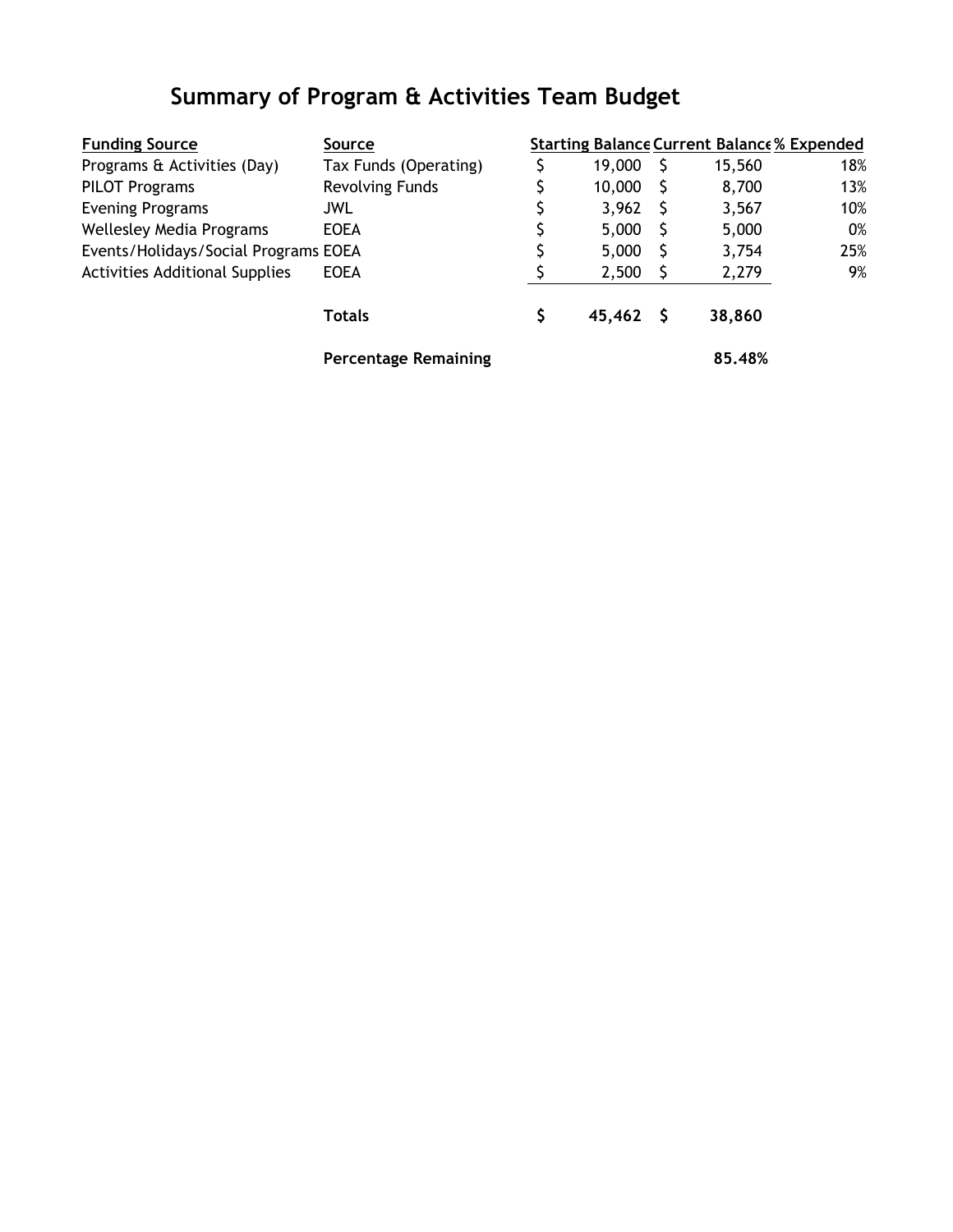## **Summary of Capital & Encumberance**

| <b>Funding Source</b>           | <b>Source</b>               |    |             |              | <b>Starting Balance Current Balance</b> |
|---------------------------------|-----------------------------|----|-------------|--------------|-----------------------------------------|
| <b>FY22 Capital</b>             | Opearting- COVID            | \$ | 12,500      | S            | 12,500                                  |
| FY21 Capital                    | Encumberance- AV            | \$ | 5,392       | S            | 5,392                                   |
| FY19 Capital                    | Encumberance-BLD            | \$ | 2,500       | -S           | 2,500                                   |
| FY18 Capital                    | Encumberance - IPADs        | \$ | 2,745       | S            | ۰                                       |
| FY21 Encumberances Encumberance |                             | \$ | 11,718      | $\mathsf{S}$ | 219                                     |
|                                 | <b>Totals</b>               | Ŝ  | $34,855$ \$ |              | 20,611                                  |
|                                 | <b>Percentage Remaining</b> |    |             |              | 59.13%                                  |

\*FY20 still shows 9,618.82 although we are set to close out.

\*FY21 Encumbrances have all been paid. Balance can be returned to Town.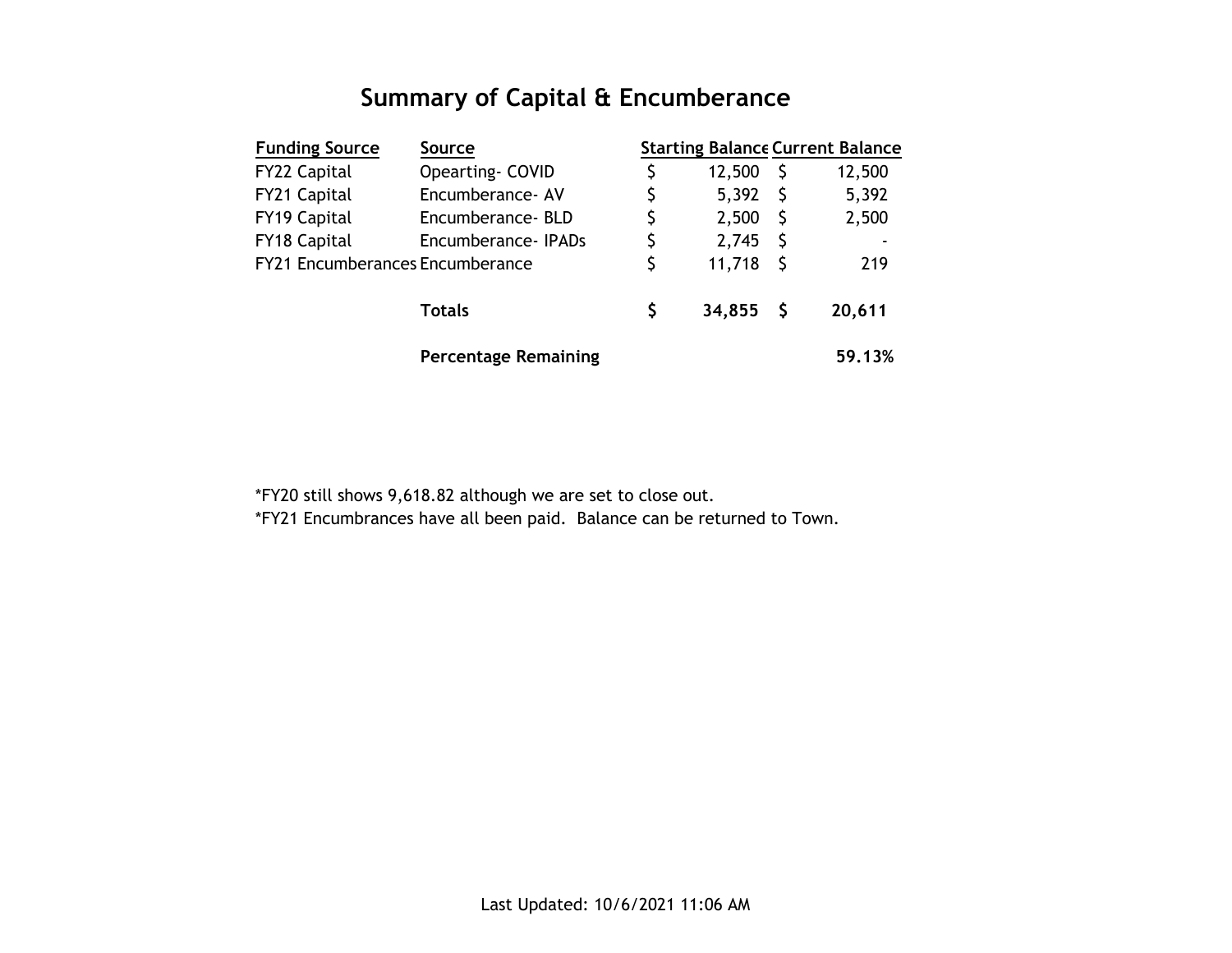#### **Summary EOEA Funding**

| <b>Funding Source</b>                | <b>Source</b>                    |              |              | <b>Starting Balanc Current Balance</b> |
|--------------------------------------|----------------------------------|--------------|--------------|----------------------------------------|
| Wellesley Media Programming          | <b>EOEA FY22</b>                 | \$<br>5,000  | -S           | 5,000                                  |
| <b>Event Holiday Social Programs</b> | <b>EOEA FY22</b>                 | \$<br>5,000  | S            | 3,850                                  |
| Activities & Additional Supplies     | EOEA FY22                        | \$<br>2,500  | <sup>S</sup> | 2,360                                  |
| <b>Fitness Class Offset</b>          | EOEA FY22                        | \$<br>5,000  | S            | 5,000                                  |
| <b>Fitness Center Supplies</b>       | EOEA FY22                        | \$<br>1,000  | S            | 590                                    |
| Volunteer Appreciation               | EOEA FY22                        | \$<br>1,000  | <sup>S</sup> | 1,000                                  |
| Salary Offset                        | <b>EOEA FY22</b>                 | \$<br>42,600 | S            |                                        |
| Unappropriated                       | <b>EOEA FY22</b>                 | \$<br>153    | S            | 153                                    |
| FY21 EOEA Carry Over                 | EOEA FY21 Carry Forward*         | \$<br>65,148 | S            | $\boldsymbol{0}$                       |
|                                      | <b>Totals FY22 ONLY</b>          | \$<br>62,253 | S            | 17,954                                 |
|                                      | <b>Percentage Remaining FY22</b> |              |              | 28.84%                                 |

\*Holding 17,434 Balance for Town's requirement for FT conversion of position for Benefits.

\*Budget based on estimated EOEA amounts. Once grant is sent out, we will update the unappropriated balance.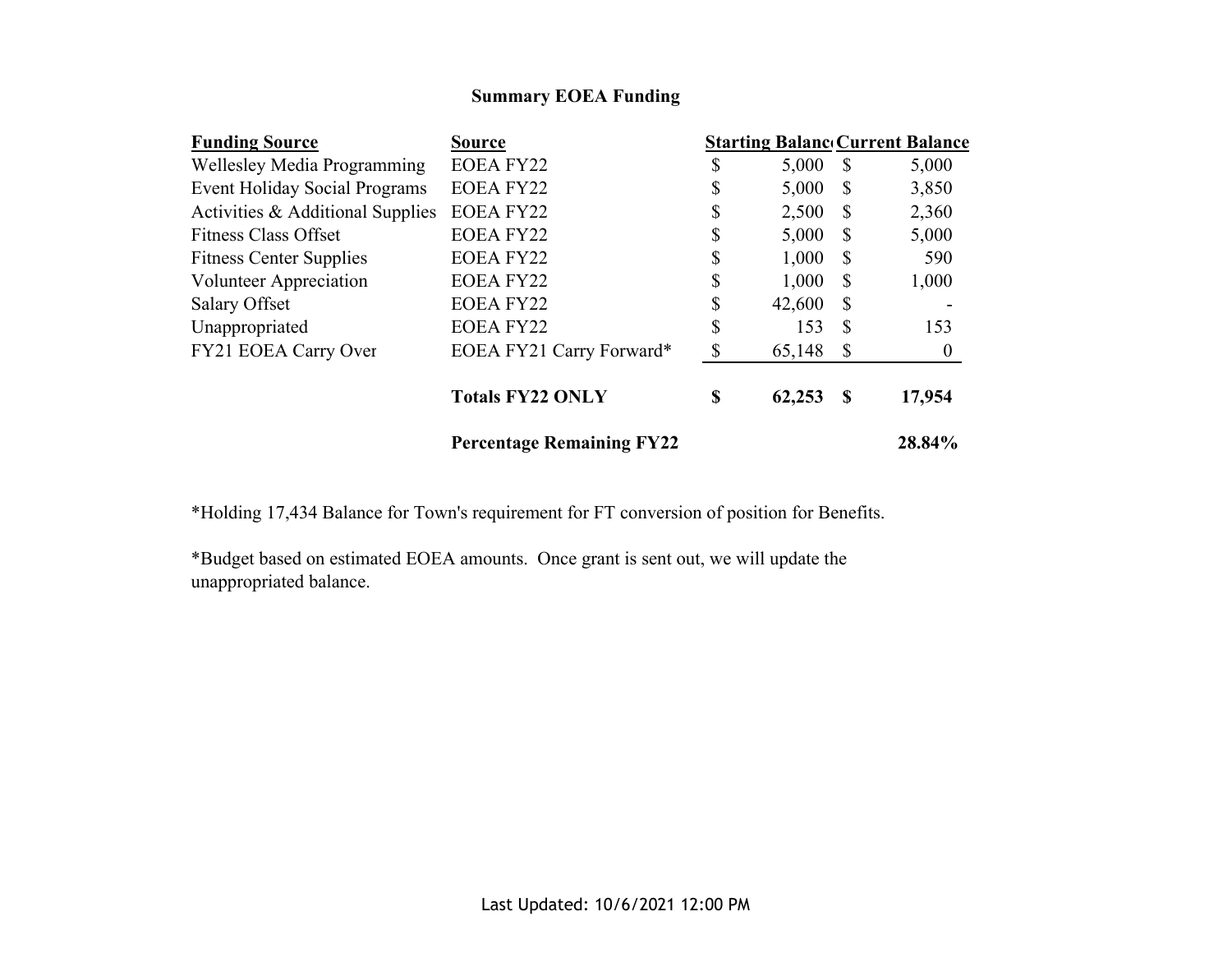#### **COA Gift Funds**

| <b>Name of account</b>               | <b>Revenue</b>        | <b>Expense</b>               | <b>Charge code</b> | <b>Purpose</b>                                                                                                          | <b>Requries:</b>           | <b>Starting</b> |       | Revenue2 Expense2 | <b>Balance</b> |
|--------------------------------------|-----------------------|------------------------------|--------------------|-------------------------------------------------------------------------------------------------------------------------|----------------------------|-----------------|-------|-------------------|----------------|
|                                      |                       |                              |                    |                                                                                                                         |                            |                 |       |                   |                |
|                                      |                       |                              |                    | Established 6/16 with grant from the Fund for Wellesley;                                                                |                            |                 |       |                   |                |
|                                      |                       |                              |                    | funds specific to paying for COA Marketing and Brand                                                                    |                            |                 |       |                   |                |
| COA Marketing Plan Account           | 29054154-483000-COAMP | 29541154-557010-COAMP        |                    | Positioning Plan. 7/17 - Add'l \$10K gift for execution.<br>Established 12/13 with \$4K gift from Almira Simons Fund to | <b>Board Approval</b>      | 5,614.50        |       | $35 \quad$        | 5,579          |
|                                      |                       |                              |                    | supplement programs/services line item in operating                                                                     |                            |                 |       |                   |                |
| <b>COA Supplemental Programs</b>     | 29054150-483000-COAPG | 29541150-557010-COAPG        | 53SUPG             | budget.                                                                                                                 | <b>Board Approval</b>      | 1,652.70        |       |                   | \$<br>1,653    |
|                                      |                       |                              |                    | All general donations are deposited here. (includes NEF                                                                 |                            |                 |       |                   |                |
| <b>General Gift Account</b>          | 29054150-483000       | 29541150-557020              | 53COAR             | Fitness Center Grant 9/17/21 \$9,642                                                                                    | <b>Board Approval</b>      | 25,385          | 9,853 |                   | - Ś<br>35,238  |
|                                      |                       |                              |                    |                                                                                                                         |                            |                 |       |                   |                |
|                                      |                       |                              |                    | Donations from passengers specific to support VDP.                                                                      |                            |                 |       |                   |                |
|                                      |                       |                              |                    | Expenditures are intended to support VDP and historically                                                               |                            |                 |       |                   |                |
| <b>VDP Account</b>                   | 29054139-483000-CADRV | 29541139-511360-CADRV        | 53VDRI             | have gone to provide recognition to VDP drivers.                                                                        | <b>Board Approval</b>      | 1,282.50        |       | $-$ \$            | 1,283          |
| <b>COA Bus Gift Account</b>          | 29054139-483000-COABU | 29541150-557010-COABU        | 53BUSG             | New 10/15; donations specific to COA Bus.                                                                               | Director                   | 5,258           |       | $-5$              | 5,258          |
|                                      |                       |                              |                    |                                                                                                                         |                            |                 |       |                   |                |
|                                      |                       |                              |                    | Established 10/17 with gift from NEF for costs associated                                                               |                            |                 |       |                   |                |
|                                      |                       |                              |                    | with coffee/dairy/café supplies. Donations are deposited as                                                             |                            |                 |       |                   |                |
|                                      |                       |                              |                    | revenue. Director request monthly reimbursement. Money                                                                  |                            |                 |       |                   |                |
|                                      |                       |                              |                    | is requested from the Friends at the end of each month.                                                                 |                            |                 |       |                   |                |
| <b>COA Coffee Gift Account</b>       | 29054150-483000-COACO | 29541150-557010-COACO        | 53COFF             | Year end balance should be zero.                                                                                        | Director                   |                 | 365   | $713.91$ \$       | (349)          |
|                                      |                       |                              |                    | Established 2/18 with gift from FWCOA for                                                                               |                            |                 |       |                   |                |
|                                      |                       |                              |                    | newspaper/magazine subsciptions for café. FY22 Covers                                                                   |                            |                 |       |                   |                |
|                                      |                       |                              |                    | New York Times, Wall Street Journal, Townsman, USA                                                                      |                            |                 |       |                   |                |
| COA Subscriptions/Magazine           | 29054150-483000-COASU | 29541150-557010-COASU        | 53COASU            | Today, and Boston Globe.                                                                                                | Director                   | 39              | 1,298 | 714S              | 624            |
|                                      |                       |                              |                    | Established in 5/16 as the place to deposit WHJWC gifts                                                                 |                            |                 |       |                   |                |
|                                      |                       |                              |                    | specific to the E/W Lecture Series (previously was COA                                                                  |                            |                 |       |                   |                |
| COA Wlsy Hills Junior Women's Club   | 29054150-483000-COAJW | 29541150-557010-COAJW        | 53WHJW             | Supplemental Programs).                                                                                                 | Director                   | 3,962           |       |                   | \$.<br>3,962   |
|                                      |                       |                              |                    |                                                                                                                         |                            |                 |       |                   |                |
|                                      |                       |                              |                    | Established 10/20 with funds from Almira Simons to cover                                                                |                            |                 |       |                   |                |
|                                      |                       |                              |                    | first few months. Funds transferred from BOH as remaining                                                               |                            |                 |       |                   |                |
| <b>Hot Meals Program</b>             |                       | 29541173-549080              | <b>TPHOT</b>       | balance. \$10k grant 11/2020 from NWH Foundation.                                                                       | Director                   |                 | 5,486 | $3,286$ \$        | 2,200          |
|                                      |                       |                              |                    | Created 08/2021 to allow for a place for donations from the                                                             |                            |                 |       |                   |                |
|                                      |                       |                              |                    | FWCOA for Lunch Subsidies to be collected before being                                                                  |                            |                 |       |                   |                |
|                                      |                       |                              |                    | transferred to cover TP014 Lunch costs in the revolving                                                                 |                            |                 |       |                   |                |
| Lunch Subsidy Program                |                       | 29541173-549080              | <b>TPSUB</b>       | fund.                                                                                                                   | Director                   |                 | 687   | 687 \$            |                |
|                                      |                       |                              |                    |                                                                                                                         |                            |                 |       |                   |                |
|                                      |                       |                              |                    | When someone wishes to purchase a COA gift certificate for                                                              |                            |                 |       |                   |                |
|                                      |                       |                              |                    | another person, deposit funds here. Code the gift certificate                                                           |                            |                 |       |                   |                |
| <b>COA Gift Certificates Account</b> | 29054150-483000-COAGC | 29541150-557010-COAGC 53GICE |                    | to match the expense account.                                                                                           | Director                   | 987             |       | - \$              | 987            |
|                                      |                       |                              |                    | Established 11/14 with gift from FWCOA; Formal application                                                              |                            |                 |       |                   |                |
|                                      |                       |                              |                    | required and requires approval of COA Director. Intended                                                                |                            |                 |       |                   |                |
|                                      |                       |                              |                    | use is for individuals in need of financial assistance due to                                                           |                            |                 |       |                   |                |
|                                      |                       |                              |                    | extenuating circumstances/financial hardship. Ideally 1 x                                                               |                            |                 |       |                   |                |
| <b>FWCOA/Client Assistance</b>       | 29054152-483000       | 29541152-557020              | 53CLNT             | only use                                                                                                                | <b>Director Discretion</b> | 4.860.86        |       | $72 \mid 5$       | 4,789          |
|                                      |                       |                              |                    |                                                                                                                         |                            |                 |       |                   |                |
|                                      |                       |                              |                    | Established 5/15 with gift from FWCOA; expenditures from                                                                |                            |                 |       |                   |                |
|                                      |                       |                              |                    | this fund are to cover urgent medical transportation;                                                                   |                            |                 |       |                   |                |
|                                      |                       |                              |                    | approval of COA Director or Assistant Director required.                                                                |                            |                 |       |                   |                |
| Authorized Taxi Transportation       | 29054150-483000-COATT | 29541150-557010-COATT        | 53TAXI             | Must be documented in MSC database in the client record.  Director/Assistant Director                                   |                            | 766.57          |       |                   | 767<br>- S     |